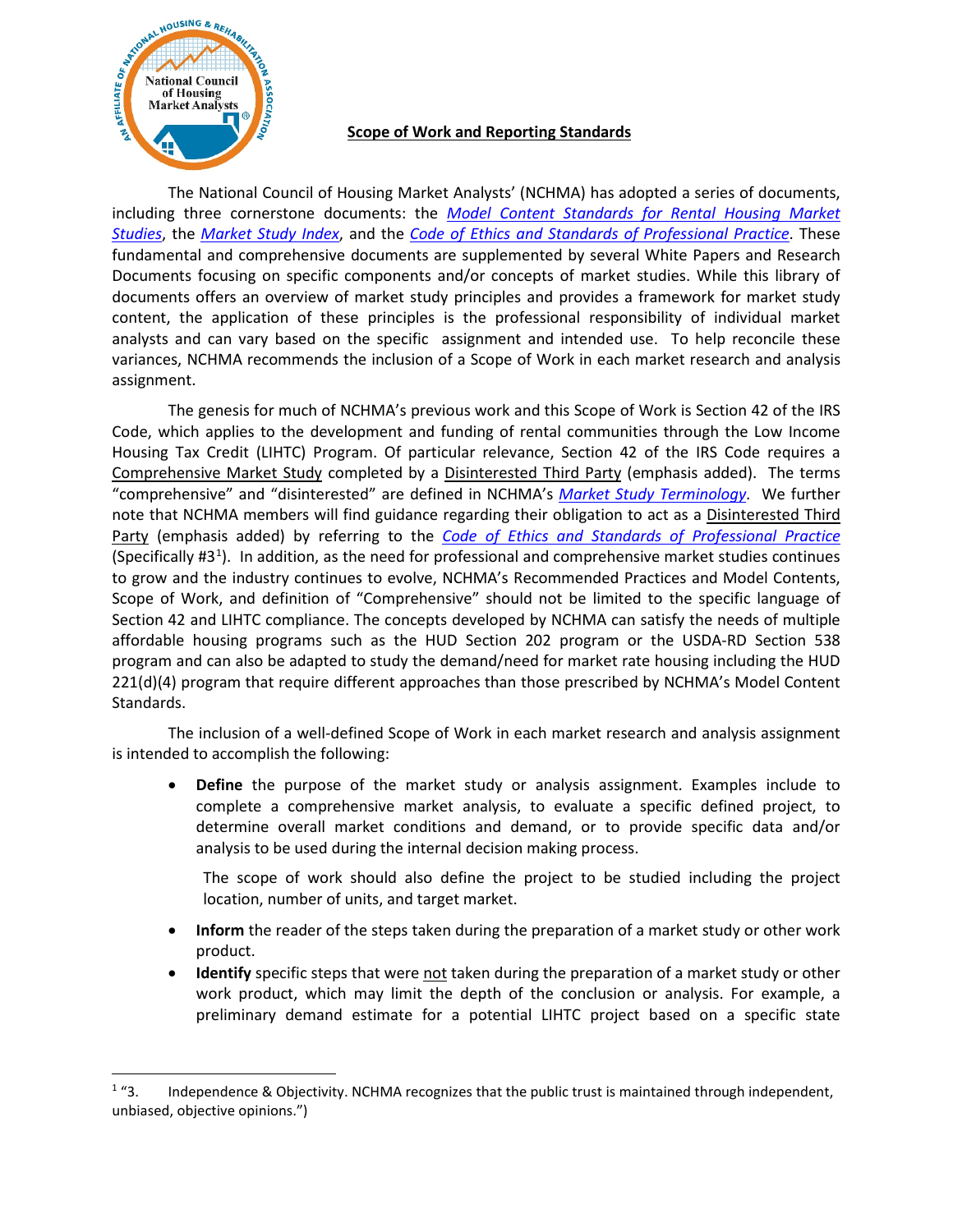methodology can be conducted without a site visit. The lack of a specific site visit and the preliminary nature of the findings should be abundantly clear in the final work product.

- **Explain** methodologies used in the derivation of conclusions or methodologies. For example, certain state allocating agency's market study requirements have threshold requirements based on specific methodologies.
- **Prevent** misinterpretation or misuse of a market study or other work product by the reader or an unintended user.

In the end, a well defined Scope of Work will inform readers of reports of the depth or lack thereof of the conclusion of a market study or market research/analysis assignment.

In order to achieve consistency and transparency with the reporting of market research and analysis, NCHMA seeks to define a set of standard reporting options for market analysts. Coupled with a detailed scope of work, specificity of completed work products will not only inform the user of the depth and validity of the conclusions, but also preserve and enhance the value of a full and comprehensive market study. Comprehensive market analyses may be achieved through the following reporting options.

## **Comprehensive Market Analysis in Full Narrative Report**

- Designed to meet or exceed the definition of a comprehensive market study conducted by a disinterested third party;
- Requires the inclusion of all NCHMA checklist items with reasonable analysis in addition to a physical inspection of subject site/property and environs;
- Requires reporting and documentation of all checklist items within the published report with no exceptions;
- May be certified as a NCHMA-compliant comprehensive market study.

## **Comprehensive Market Analysis in a Summary Report**

- Designed to meet the definition of a comprehensive market study conducted by a disinterested third party;
- Requires the consideration of all NCHMA checklist items with an explanation of all departures;
- Evidence of consideration of all checklist items required to be in the analyst's work file. The narrative of the report is not required to discuss all checklist items;
- Although, reporting of the results may be significantly shorter than a full narrative, the report must include all items critical to the analysis;
- May be certified as a NCHMA-compliant comprehensive market study.

Clients may require information or preliminary analysis that does not require the completion of a comprehensive market study. Examples of such assignments include rental vacancy surveys, analyses of housing market trends, or preliminary demand estimates. Such assignments do not require a comprehensive market study. The Scope of Work for such work products must state that the document is not a comprehensive market study. For clarity purposes, work products less than a comprehensive market study shall be referred to as a "Market Advisory Report" in NCHMA documentation, although market analysts may choose more personalized and descriptive terms for individual products.

These reduced-scope "Market Advisory Reports" provide alternative analyses and reporting options that are suitable for the reduced scope of the assignment. The delineation between a Comprehensive Market Study and a Market Advisory Report preserves the credibility and veracity of a comprehensive market study while providing alternative reporting options. As a Market Advisory